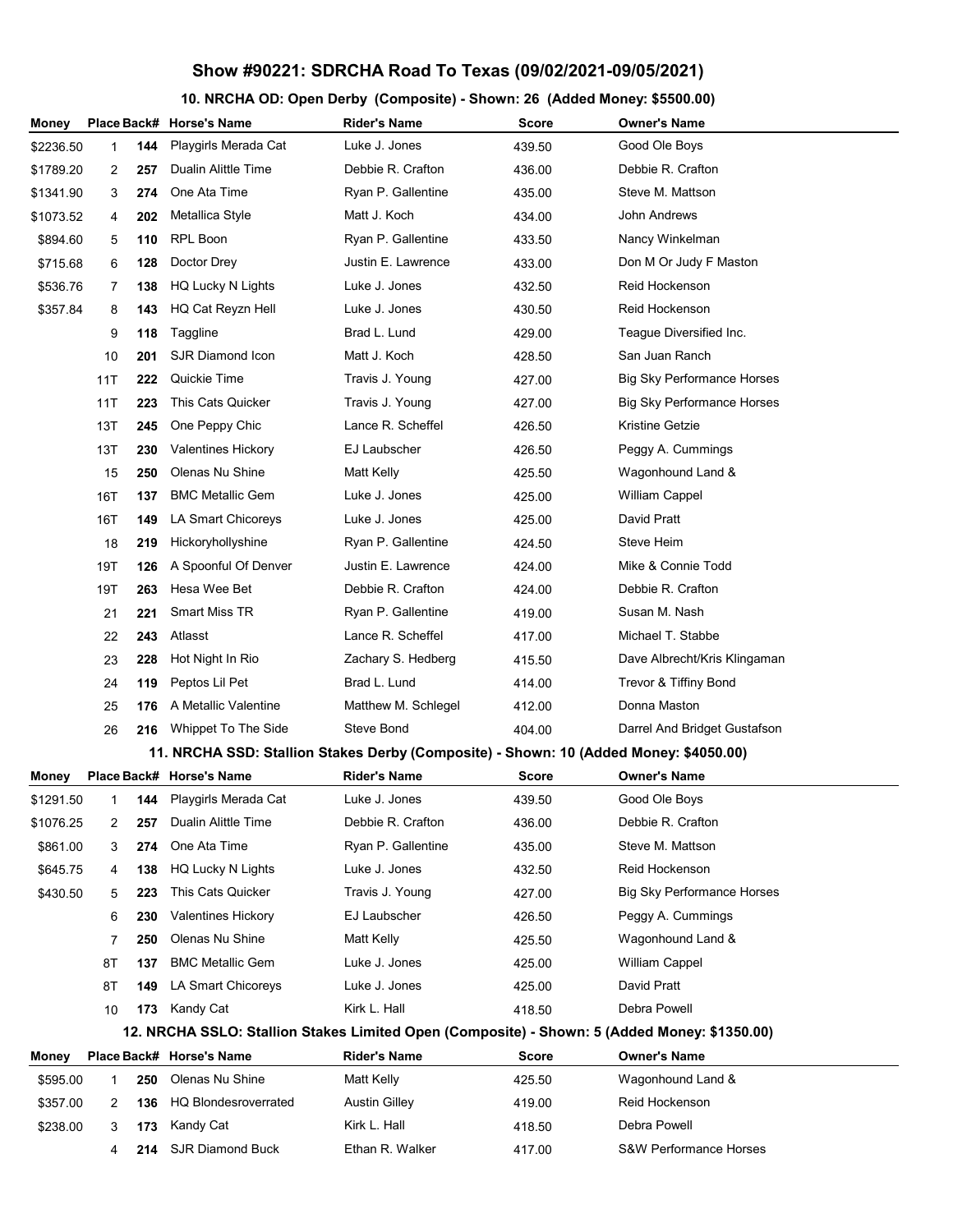## 5 **104** PR Smart Fever Dean L. Barent 399.50 Dean L. Barent **13. NRCHA L1LO: Level 1 Limited Open (Composite) - Shown: 13 (Added Money: \$1000.00) Money Place Back# Horse's Name Rider's Name Score Owner's Name** \$496.65 1 **251** Cantankerous Kitty Sam Gallentine 429.00 Amie Sue Ramberg \$413.88 2 **255** HQ Gunnabafoolishcat Sarah Murphey 421.00 Reid Hockenson \$331.10 3 **136** HQ Blondesroverrated Austin Gilley 419.00 Reid Hockenson \$248.33 4 **214** SJR Diamond Buck Ethan R. Walker 417.00 S&W Performance Horses \$165.55 5 **156** Once In Time John McGreal 412.50 Kelsey Or Justin Mueller 6T **151** Awesome Metallic Cat John McGreal 412.00 John McGreal 6T **176** A Metallic Valentine Matthew M. Schlegel 412.00 Donna Maston 8 **216** Whippet To The Side Steve Bond 404.00 Darrel And Bridget Gustafson 9 **217** Haidas Wild Cat Steve Bond 403.50 Lesli Glen 10 **232** ClaysLittleDiamond Cade Cappel 400.50 Darvin J. & Tammi Strutt 11 **104** PR Smart Fever Dean L. Barent 399.50 Dean L. Barent 12 **236** OnMyWayToYou Jeremy Young 271.00 TLC Ranch 13 **109** Smooth Sixtys CD Quinn Larsen 259.50 Spencer Q Larsen **14. NRCHA OH: Open Hackamore (Composite) - Shown: 6 (Added Money: \$250.00) Money Place Back# Horse's Name Rider's Name Score Owner's Name** \$335.00 1 **274** One Ata Time Ryan P. Gallentine 290.50 Steve M. Mattson \$201.00 2 **250** Olenas Nu Shine Matt Kelly 288.50 Wagonhound Land & \$134.00 3 **118** Taggline Brad L. Lund 287.00 Teague Diversified Inc. 4 **201** SJR Diamond Icon Matt J. Koch 285.50 San Juan Ranch 5 **119** Peptos Lil Pet Brad L. Lund 274.00 Trevor & Tiffiny Bond 6 **216** Whippet To The Side Steve Bond 270.00 Darrel And Bridget Gustafson **15. NRCHA LOH: Limited Open Hackamore (Composite) - Shown: 3 (Added Money: \$50.00) Money Place Back# Horse's Name Rider's Name Score Owner's Name** \$130.80 1 **124** RN Wood Be Royalty Dallie L. Lawrence 286.50 Justin & Kelcie Lawrence \$87.20 2 **214** SJR Diamond Buck Ethan R. Walker 278.00 S&W Performance Horses 3 **170** Metallic Red Star Preston Schwartzkopf 262.50 Triangle T Quarter Horses **16. NRCHA NPDERB: Non Pro Derby (Composite) - Shown: 11 (Added Money: \$2800.00) Money Place Back# Horse's Name Rider's Name Score Owner's Name** \$992.25 1 **260** HQ Light Up Topsail Debbie R. Crafton 431.50 Debbie R. Crafton \$744.19 2T **259** Daisy Acres Debbie R. Crafton 428.50 Debbie R. Crafton \$744.19 2T **256** Glamour Royallty Kristy Kay Miller 428.50 Kristy Kay Miller \$496.13 4 **190** Catchin Those Reys Kenneth J. Schueller 426.00 Kenneth J. Schueller \$330.75 5 **129** Metallic Mini **Antoniette M. Harms** 424.50 Antoniette M. Harms 6 **189** Seven S Red Robin Addison D. Fjelstad 424.00 Kenneth J. Schueller 7 **248** Watchn Girls Go By Karnell L. Perry 417.50 Ryan & Karnell Perry 8 **111** This Cat Sparkles Cassidy C. Jesperson 415.50 Cassidy C. Jesperson 9 **188** Stylish Reybo Addison D. Fjelstad 410.00 Kenneth J. Schueller 10 **132** Seven S Reyzor **Brent W. Ratliff** 409.50 Brent W. Ratliff 11 **273** Smart Like A Wimp Allesha Rivard 397.00 Rodney &/or Corina Rivard **17. NRCHA SSNPD: Stallion Stakes Non Pro Derby (Composite) - Shown: 7 (Added Money: \$2250.00) Money Place Back# Horse's Name Rider's Name Score Owner's Name** \$904.40 1 **260** HQ Light Up Topsail Debbie R. Crafton 431.50 Debbie R. Crafton \$678.30 2 **111** This Cat Sparkles Cassidy C. Jesperson 415.50 Cassidy C. Jesperson

**Show #90221: SDRCHA Road To Texas (09/02/2021-09/05/2021)**